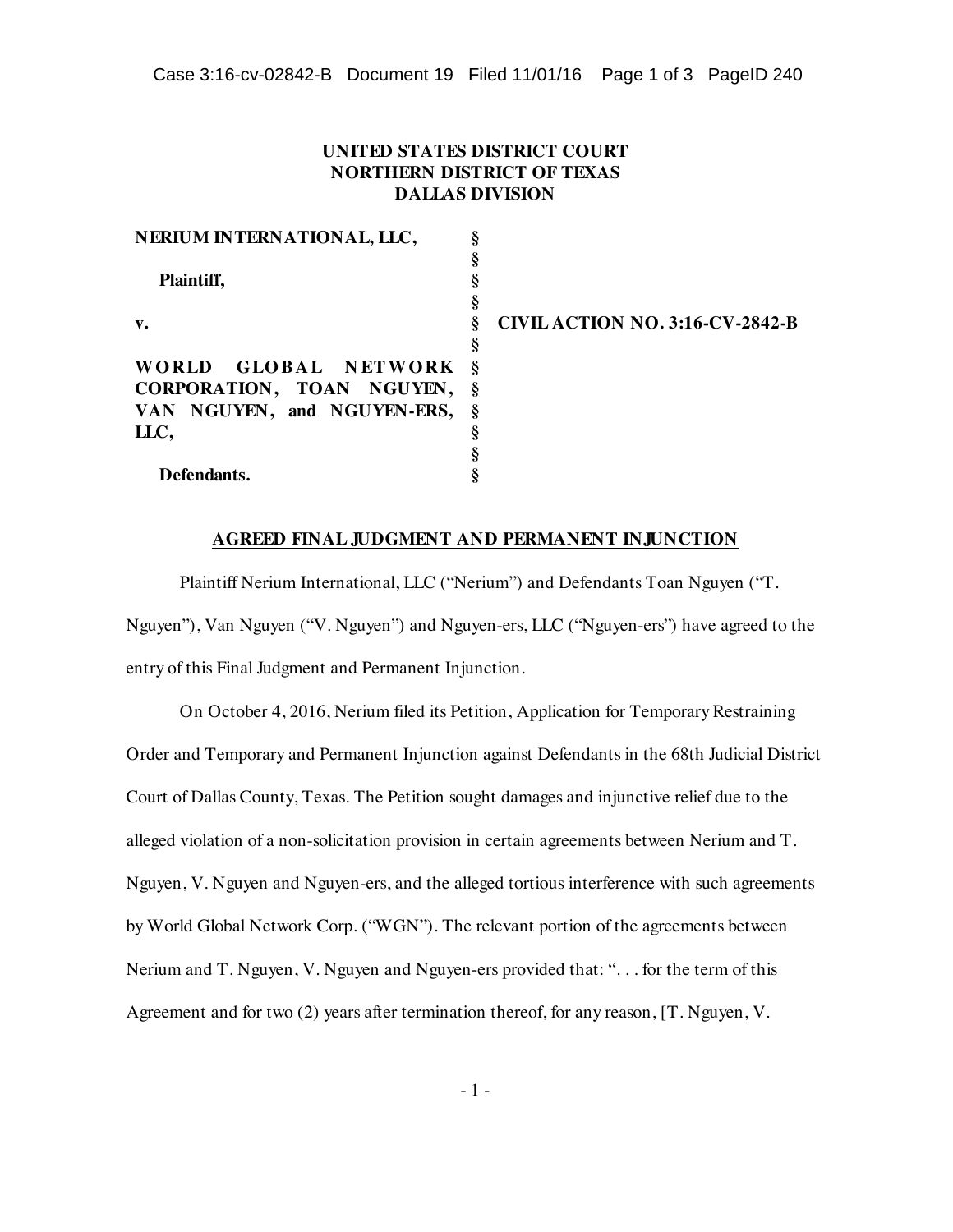Nguyen and Nguyen-ers] [agree] not to, directly or indirectly, recruit or solicit any of [Nerium's] other Brand Partners to join other direct sales, mutli-level or network marketing companies."

On October 5, 2016, Nerium obtained an Order Granting Temporary Restraining Order and Expedited Discovery against Defendants from the 68th Judicial District Court of Dallas County, Texas.

On October 7, 2016, WGN, with the consent of T. Nguyen, V. Nguyen and Nguyen-ers, filed a Notice of Removal to this Court. On October 18, 2016, this Court signed an Order Extending Temporary Restraining Order until November 2, 2016.

To avoid the uncertainties and substantial costs associated with continued litigation of the issues raised in Nerium's Petition, and following the dismissal without prejudice of the claims against WGN, the remaining parties have agreed to the entry of this Final Judgment and Permanent Injunction.

NOW THEREFORE, with the consent of the parties hereto, and in accordance with the law:

## IT IS HEREBY ORDERED, ADJUDGED AND DECREED that:

1. This Final Judgment and Permanent Injunction supersedes the Order Extending Temporary Restraining Order entered by the Court on October 18, 2016;

2. From the date of the entry of this Final Judgment until October 1, 2018, T. Nguyen, V. Nguyen and Nguyen-ers, and each of them, their officers, agents, servants, employees, attorneys, and other persons who are in active concert or participation with them are permanently enjoined and prohibited from directly or indirectly recruiting or soliciting any of

- 2 -